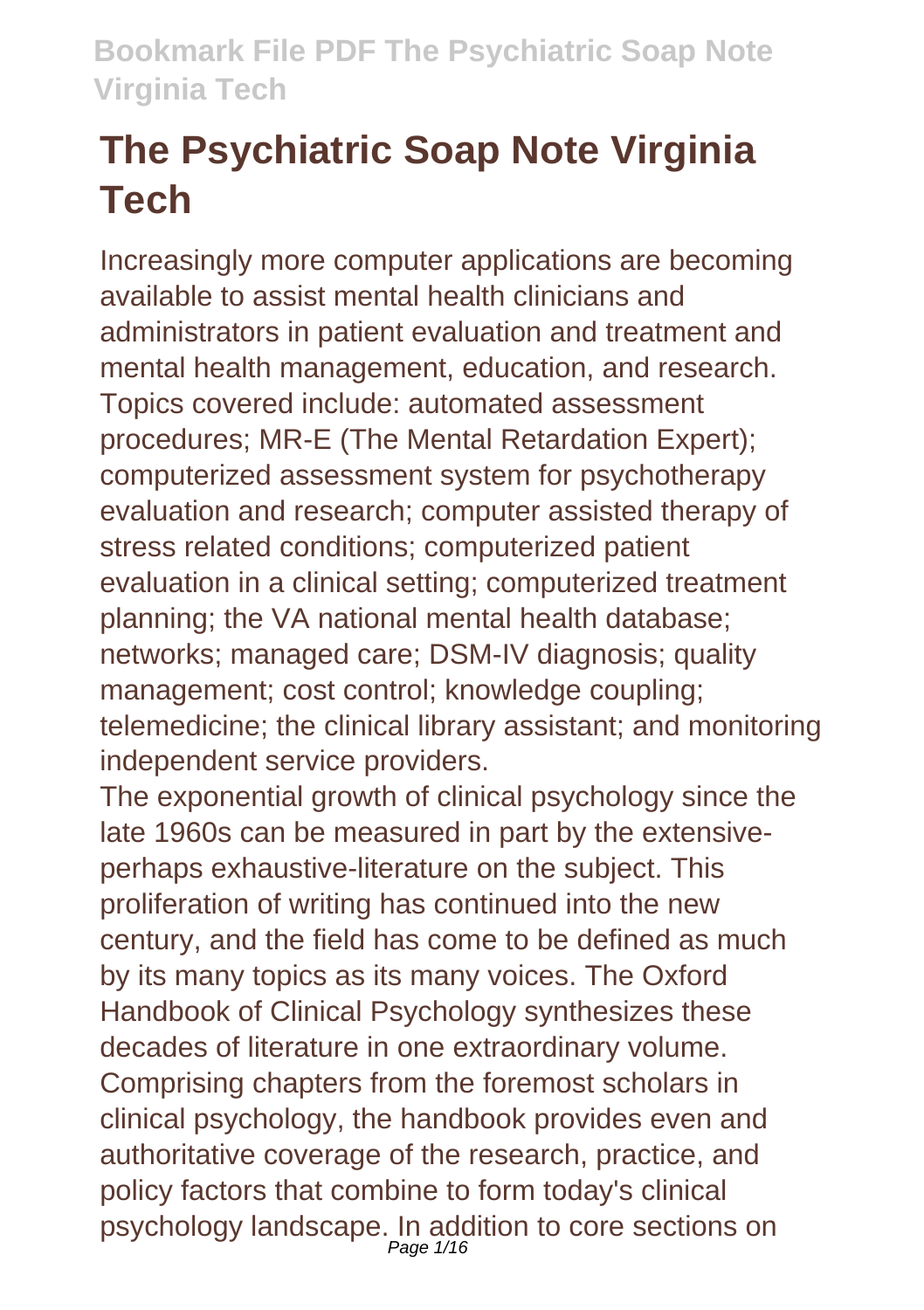topics such as training, assessment, diagnosis, and intervention, the handbook includes valuable chapters devoted to new and emerging issues in the clinical field, including heath care reforms, cultural factors, and technological innovations and challenges. Each chapter offers a review of the most pertinent literature, outlining current issues and identifying possibilities for future research. Featuring two chapters by Editor David H. Barlow -- one on changes during his own 40-year odyssey in the field, the other projecting ten themes for the future of clinical psychology -- The Oxford Handbook of Clinical Psychology is a landmark publication that is sure to serve as the field's benchmark reference publication for years to come. It is an essential resource for students, clinicians, and researchers across the evergrowing clinical psychology community.

Praise for the First Edition: "I highly recommend The Counseling Practicum and Internship Manual. It is the single best all-in-one resource Iíve read for all things practicum and internship." ñRyan Thomas Neace, LPC, NCC, CCMHC, Blogger, American Counseling Association; Founder, CounselingInternships.com and Change, Inc. "[U]sing this text in my practicum course. It is a very user friendly book with many resources in addition to good clinical information." ñ Jessica Brumm-Larson, PhD, Alverno College This best-selling guide to the practicum and internship experience, written expressly for graduate counseling students by a seasoned counselor and educator, is now substantially revised with updated and expanded content including the 2014 ACA Standards of Ethics. With a strong focus on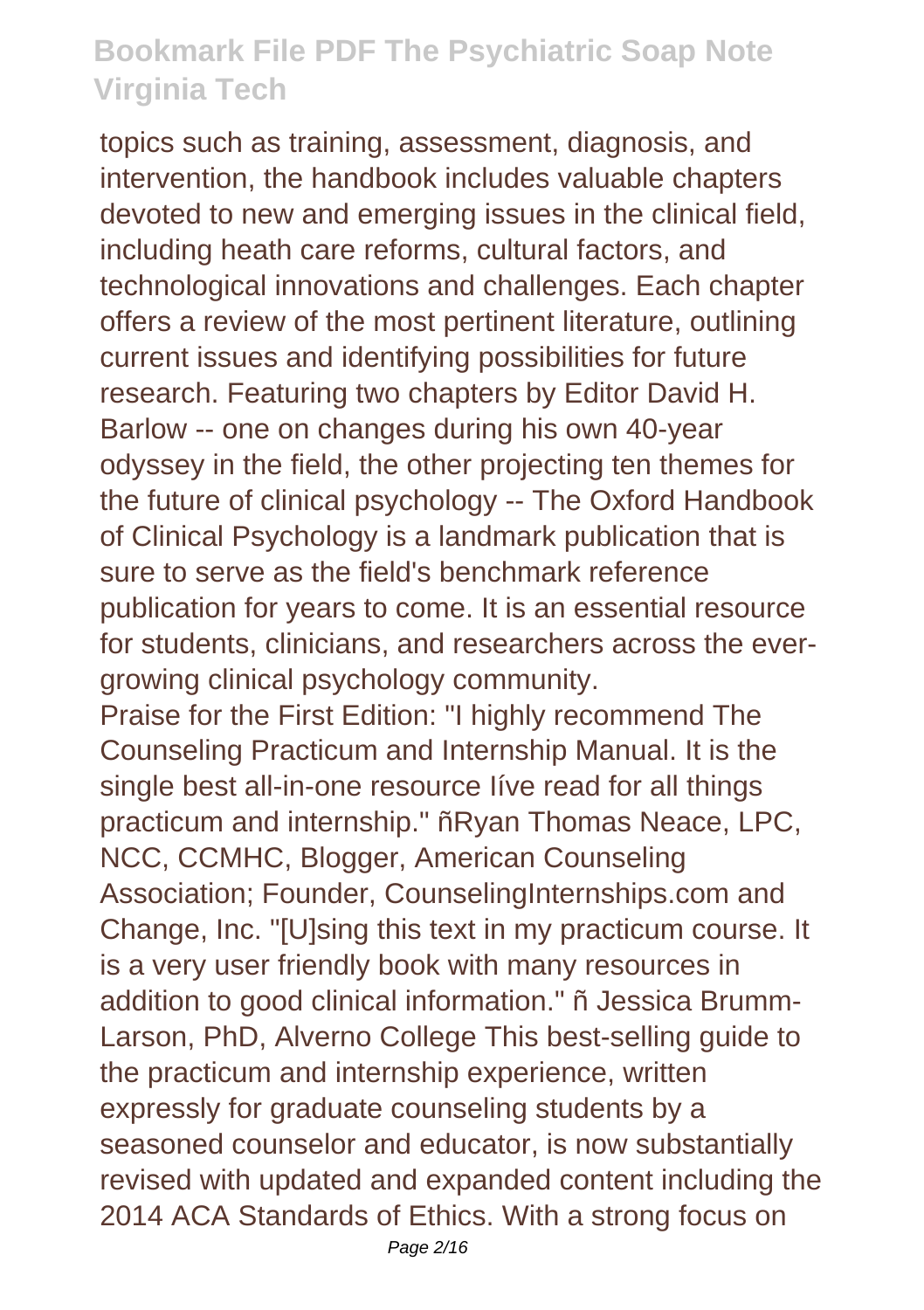counseling as a specific professional identity, the book includes new information on developing one's own approach to counseling and supervision, maintaining satisfactory working relationships with supervisors and colleagues, developing good writing skills and record keeping, and managing crisis and trauma. The Second Edition also reflects such developments as DSM-5 and CORE/CACREP standards. With a concise, accessible writing style, the book describes everything students need to know as they enter and progress through the practicum and internship process. Replete with plentiful case examples and downloadable sample forms and templates, this supportive manual encompasses information addressing how to select and apply for practicum/internships in all settings, including mental health, rehabilitation, schools, addictions, and marriage and counseling. It examines such ethical legal and issues as informed consent, confidentiality, client records, boundary issues, and liability insurance. Multicultural considerations that impact counseling along with the importance of self-care including stress management and dealing with aggressive client behaviors are also discussed in detail. This "mentor in a book" gives counseling students invaluable assistance in preparing for and successfully assimilating their first experiences with the realities of working with clients, and eases the journey toward developing into a selfconfident, skilled, and ethical practitioner. New to the Second Edition: Updated to include content on 2014 ACA Ethics Code, CACREP/CORE developments, legal issues, DSM-5, and social media Expanded content on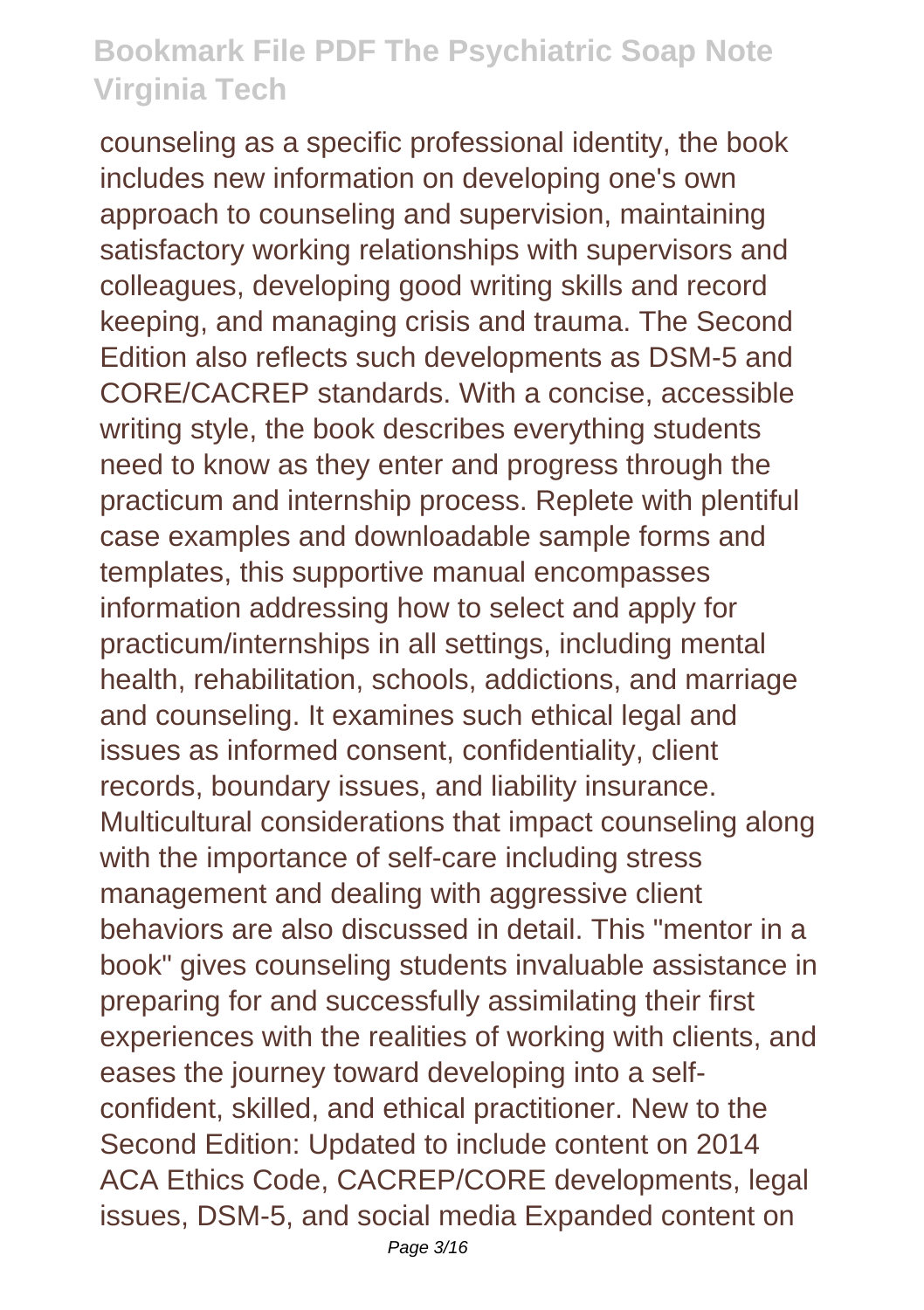developing an individual approach to counseling and supervision Provides new information on crisis intervention Increased content on supervision styles and models Expanded information on student safety at field sites Augmented discussion of careers Includes expanded self-reflection exercises for the intern Provides downloadable versions of student forms and templates Key Features: Focuses on counseling as a specific professional identity Covers everything students need to know as they enter and progress through the practicum/internship process Helps students to understand the realities of working with clients after they leave the "safe" learning environment Mentors students in a supportive, user-friendly style Includes abundant case examples Includes abundant forms and templates for students, available as online downloads The Department of Veterans Affairs--the VA--operates the nation's largest and most diverse health care system. How many physicians does it need to carry out its principal mission-related responsibilities of patient care, education, and research? This book presents and demonstrates by concrete example a methodology to answer this basic, but extraordinarily complex, question. The heart of the methodology is a decision-making process in which both statistical and expert judgment approaches can be used separately or in concert to calculate the number of physicians required, by specialty, for any facility in the VA system. Although the analyses here focus entirely on the VA, the methodology could be used to determine physician staffing for a wide range of public and private sector health care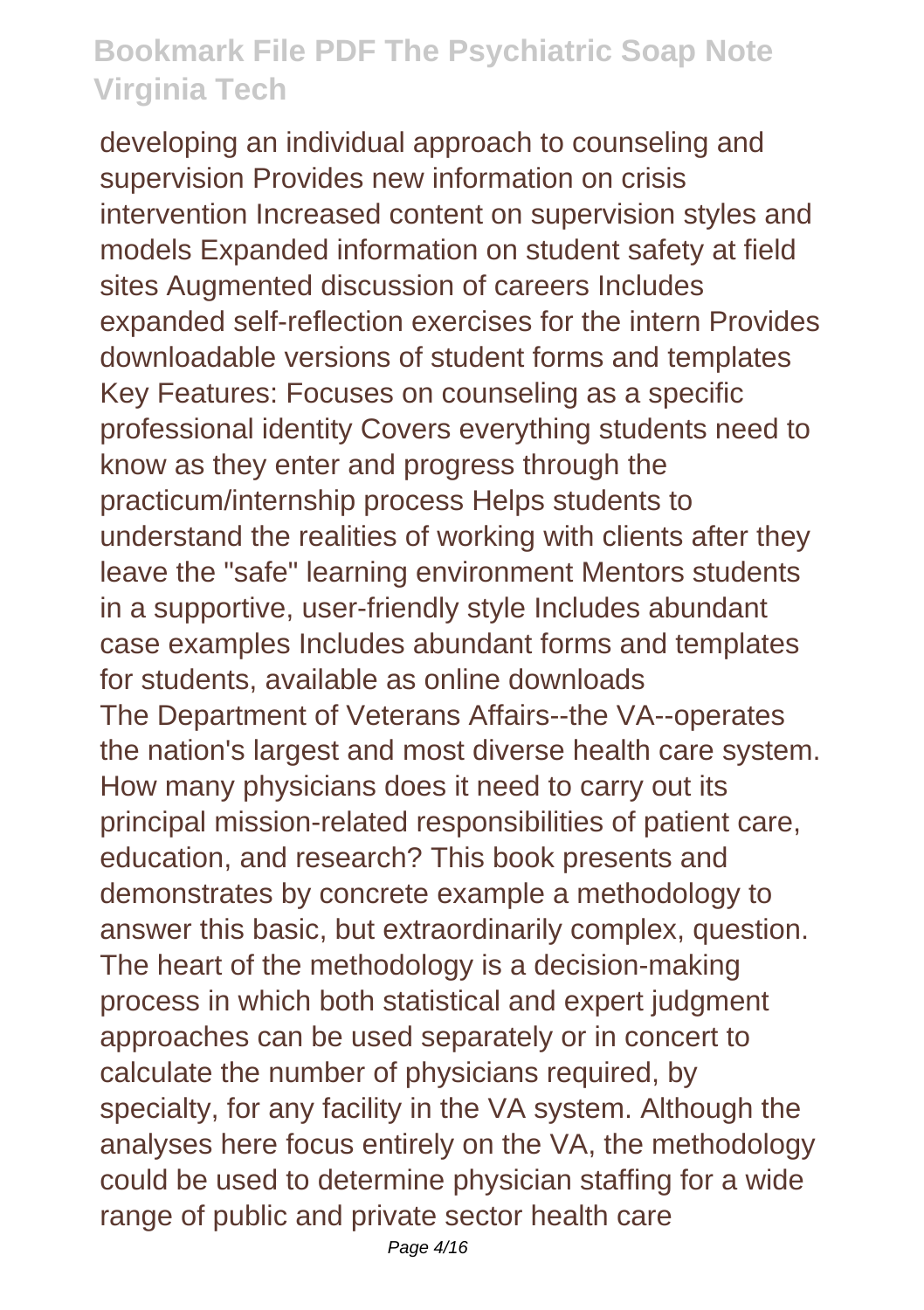#### organizations.

AJN Book of the Year Based on the biologicalpsychological-sociological aspects of mental illness, this comprehensive textbook maintains its grounded focus in current research and continues to reflect current practice. The Third Edition includes a new NCLEX Tips box, more patient teaching points, highlighted nursing interventions, and more health promotion. The free CD-ROM features a new clinical simulation and other student learning activities. The ancillary package includes an Instructor's Resource CD-ROM with a Test Generator, Powerpoint slides, and Instructor's Manual. This practical book describes computer programs designed specifically for mental health clinicians and their work. It examines a variety of computer resources and some of the latest developments in the field. Computer Applications in Mental Health provides examples of computer programs that have proved helpful in private practice and institutional treatment settings. Among the programs discussed in the book are those that have succeeded or failed within the large Veterans Administration computer system; a system designed to help choose the best reinforcers to use with patients in a behavioral program; a computerized self-administered screening battery in use in community health center settings; patient education programs useful in caring for the chronic mentally ill; and a reminder system for helping the hospital-based clinician meet paperwork deadlines. Encouraging mental health professionals to investigate the types of computer technology available to them, this book also stimulates further development and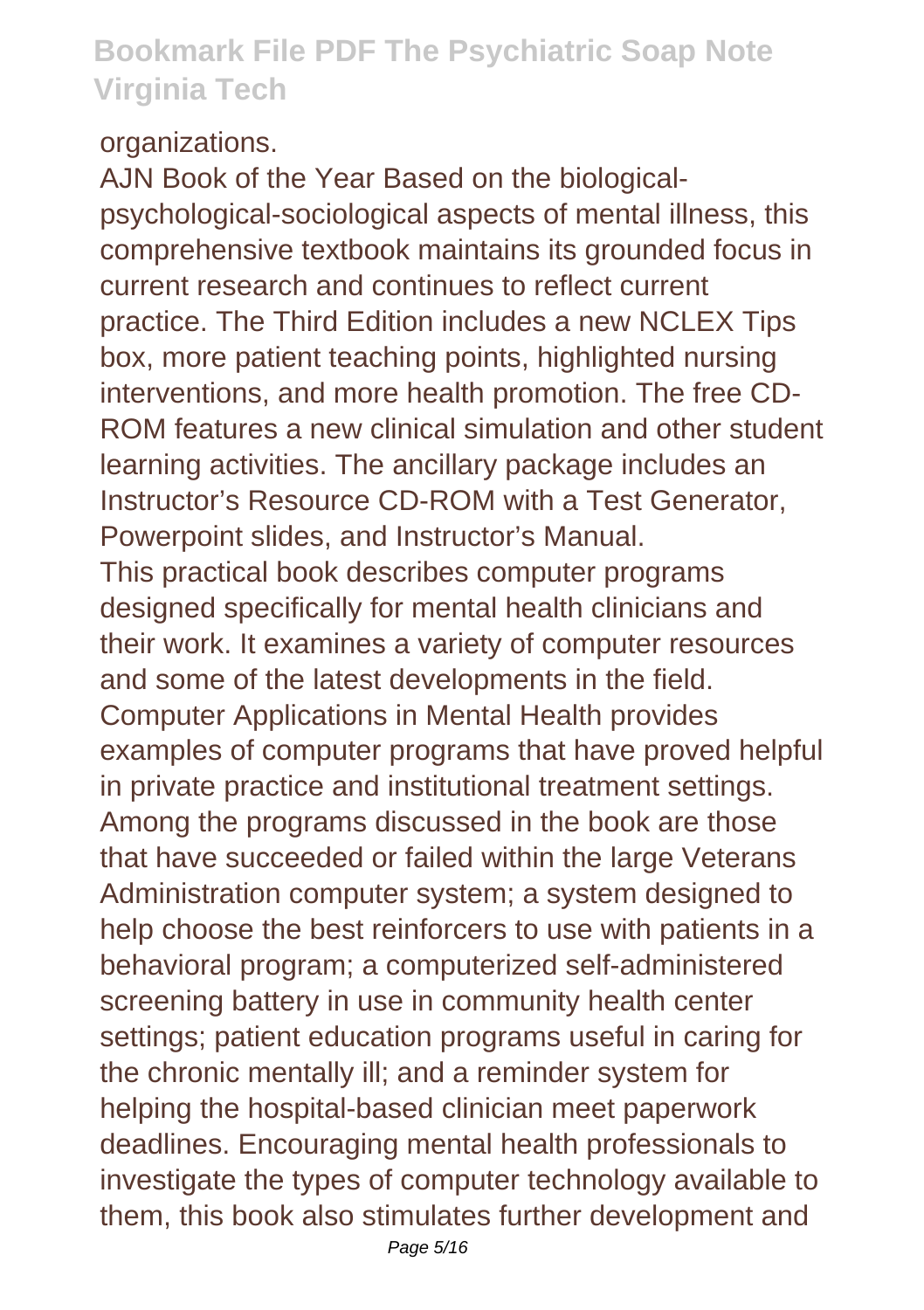sharing of computer software. To enable readers to seek out more information on certain systems and programs, this book lists many computer resources. Several of the software packages evaluated are available on computerized bulletin board systems at no cost beyond that of a long distance phone call. Although Computer Applications in Mental Health is primarily for mental health clinicians, administrators and computer programmers within mental health settings can also find useful information in this book.

As of December 2012, Operation Enduring Freedom (OEF) in Afghanistan and Operation Iraqi Freedom (OIF) in Iraq have resulted in the deployment of about 2.2 million troops; there have been 2,222 US fatalities in OEF and Operation New Dawn (OND)1 and 4,422 in OIF. The numbers of wounded US troops exceed 16,000 in Afghanistan and 32,000 in Iraq. In addition to deaths and morbidity, the operations have unforeseen consequences that are yet to be fully understood. In contrast with previous conflicts, the all-volunteer military has experienced numerous deployments of individual service members; has seen increased deployments of women, parents of young children, and reserve and National Guard troops; and in some cases has been subject to longer deployments and shorter times at home between deployments. Numerous reports in the popular press have made the public aware of issues that have pointed to the difficulty of military personnel in readjusting after returning from Iraq and Afghanistan. Many of those who have served in OEF and OIF readjust with few difficulties, but others have problems in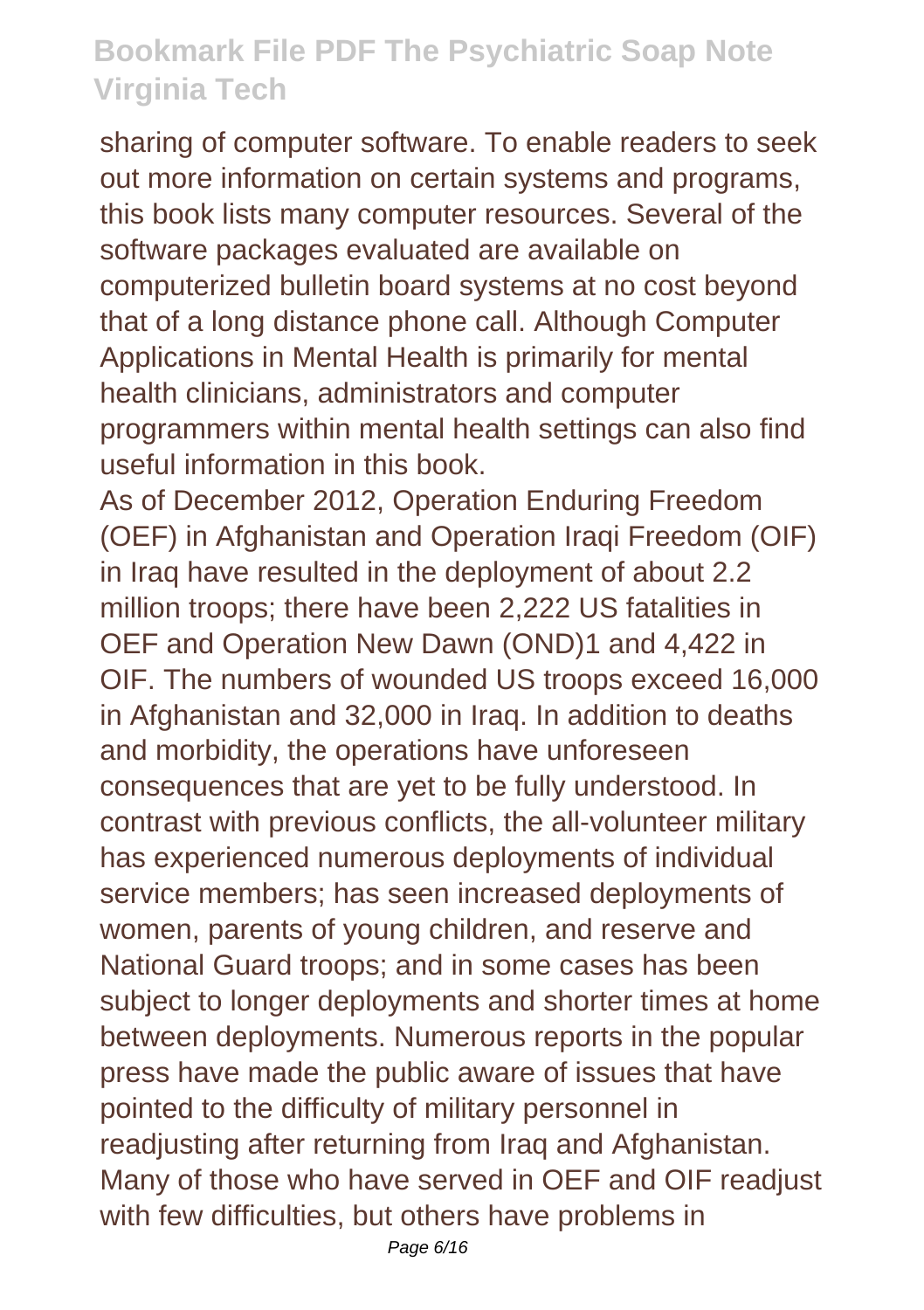readjusting to home, reconnecting with family members, finding employment, and returning to school. In response to the return of large numbers of veterans from Iraq and Afghanistan with physical-health and mental-health problems and to the growing readjustment needs of active duty service members, veterans, and their family members, Congress included Section 1661 of the National Defense Authorization Act for fiscal year 2008. That section required the secretary of defense, in consultation with the secretary of veterans affairs, to enter into an agreement with the National Academies for a study of the physical-health, mental-health, and other readjustment needs of members and former members of the armed forces who were deployed in OIF or OEF, their families, and their communities as a result of such deployment. The study consisted of two phases. The Phase 1 task was to conduct a preliminary assessment. The Phase 2 task was to provide a comprehensive assessment of the physical, psychologic, social, and economic effects of deployment on and identification of gaps in care for members and former members, their families, and their communities. The Phase 1 report was completed in March 2010 and delivered to the Department of Defense (DOD), the Department of Veterans Affairs (VA), and the relevant committees of the House of Representatives and the Senate. The secretaries of DOD and VA responded to the Phase 1 report in September 2010. Returning Home from Iraq and Afghanistan: Assessment of Readjustment Needs of Veterans, Service Members, and Their Families fulfills the requirement for Phase 2.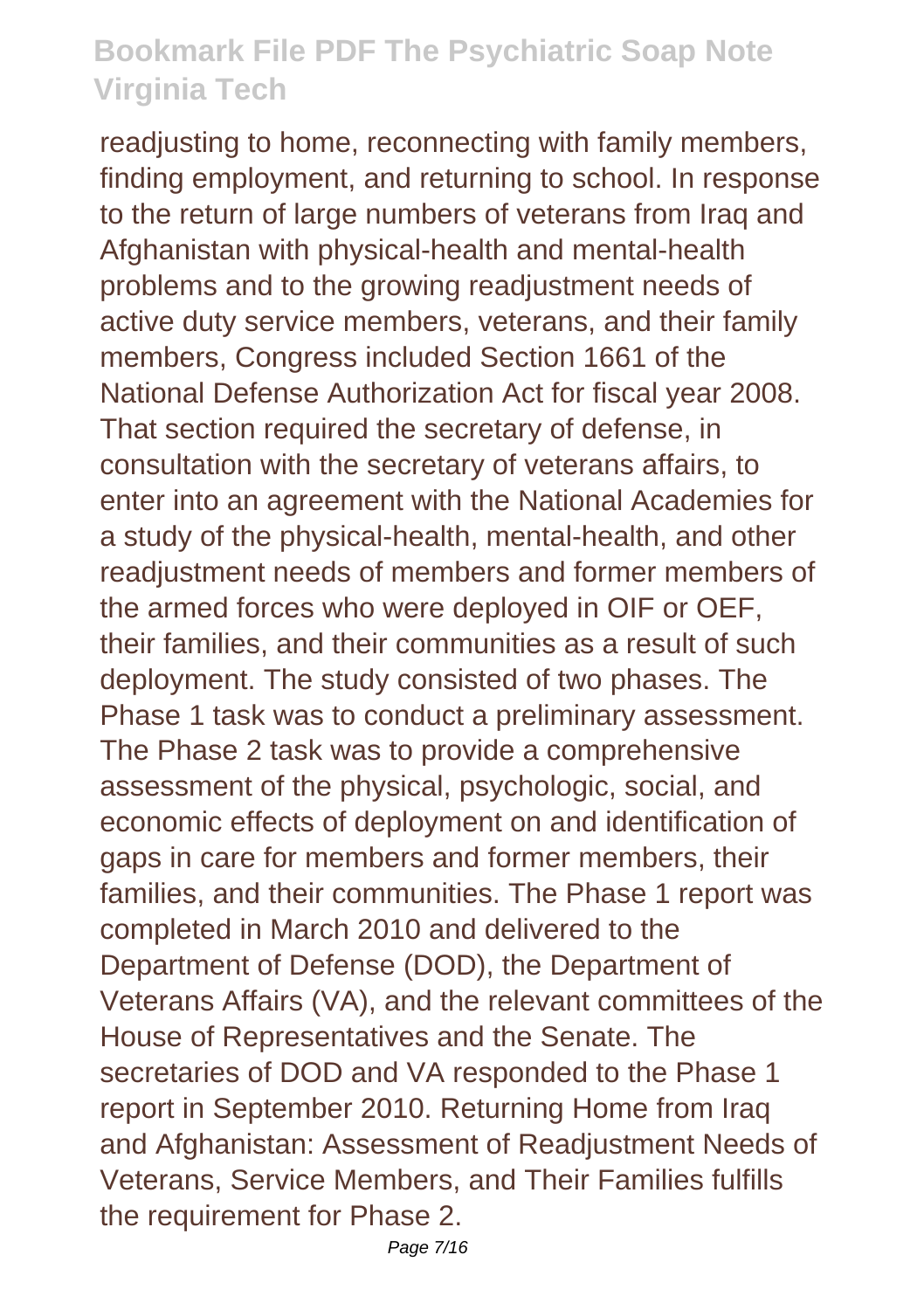The aim of the American Psychiatric Association Practice Guideline series is to improve patient care. Guidelines provide a comprehensive synthesis of all available information relevant to the clinical topic. Practice guidelines can be vehicles for educating psychiatrists, other medical and mental health professionals, and the general public about appropriate and inappropriate treatments. The series also will identify those areas in which critical information is lacking and in which research could be expected to improve clinical decisions. The Practice Guidelines are also designed to help those charged with overseeing the utilization and reimbursement of psychiatric services to develop more scientifically based and clinically sensitive criteria. Nearly 1.9 million U.S. troops have been deployed to Afghanistan and Iraq since October 2001. Many service members and veterans face serious challenges in readjusting to normal life after returning home. This initial book presents findings on the most critical challenges, and lays out the blueprint for the second phase of the study to determine how best to meet the needs of returning troops and their families.

Approximately 4 million U.S. service members took part in the wars in Afghanistan and Iraq. Shortly after troops started returning from their deployments, some active-duty service members and veterans began experiencing mental health problems. Given the stressors associated with war, it is not surprising that some service members developed such mental Page 8/16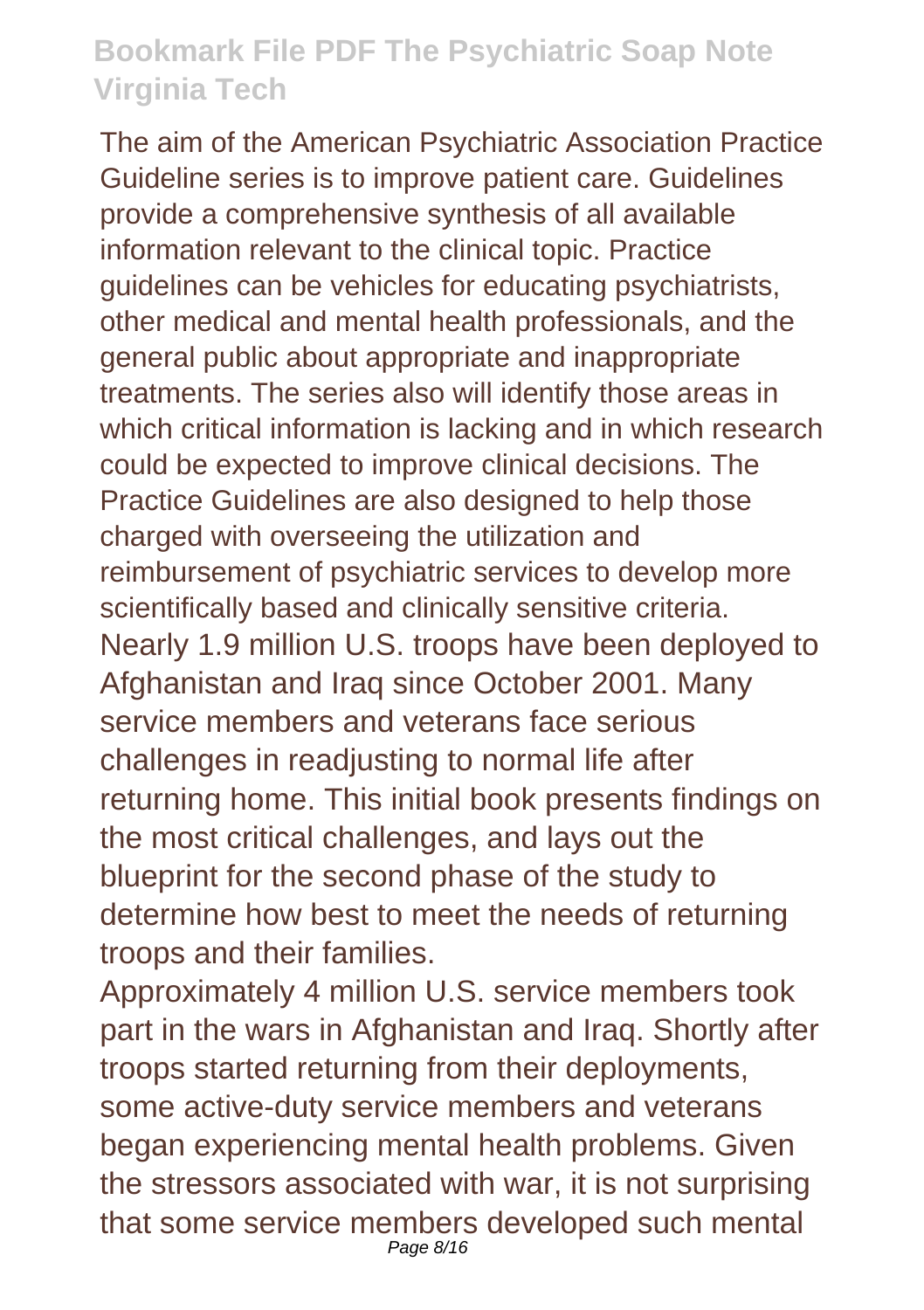health conditions as posttraumatic stress disorder, depression, and substance use disorder. Subsequent epidemiologic studies conducted on military and veteran populations that served in the operations in Afghanistan and Iraq provided scientific evidence that those who fought were in fact being diagnosed with mental illnesses and experiencing mental healthâ€"related outcomesâ€"in particular, suicideâ€"at a higher rate than the general population. This report provides a comprehensive assessment of the quality, capacity, and access to mental health care services for veterans who served in the Armed Forces in Operation Enduring Freedom/Operation Iraqi Freedom/Operation New Dawn. It includes an analysis of not only the quality and capacity of mental health care services within the Department of Veterans Affairs, but also barriers faced by patients in utilizing those services. Introduction to Clinical Mental Health Counseling presents a broad overview of the field of clinical mental health and provides students with the knowledge and skills to successfully put theory into practice in real-world settings. Drawing from their experience as clinicians, authors Joshua C. Watson and Michael K. Schmit cover the foundations of clinical mental health counseling along with current issues, trends, and population-specific considerations. The text introduces students to emerging paradigms in the field such as Page 9/16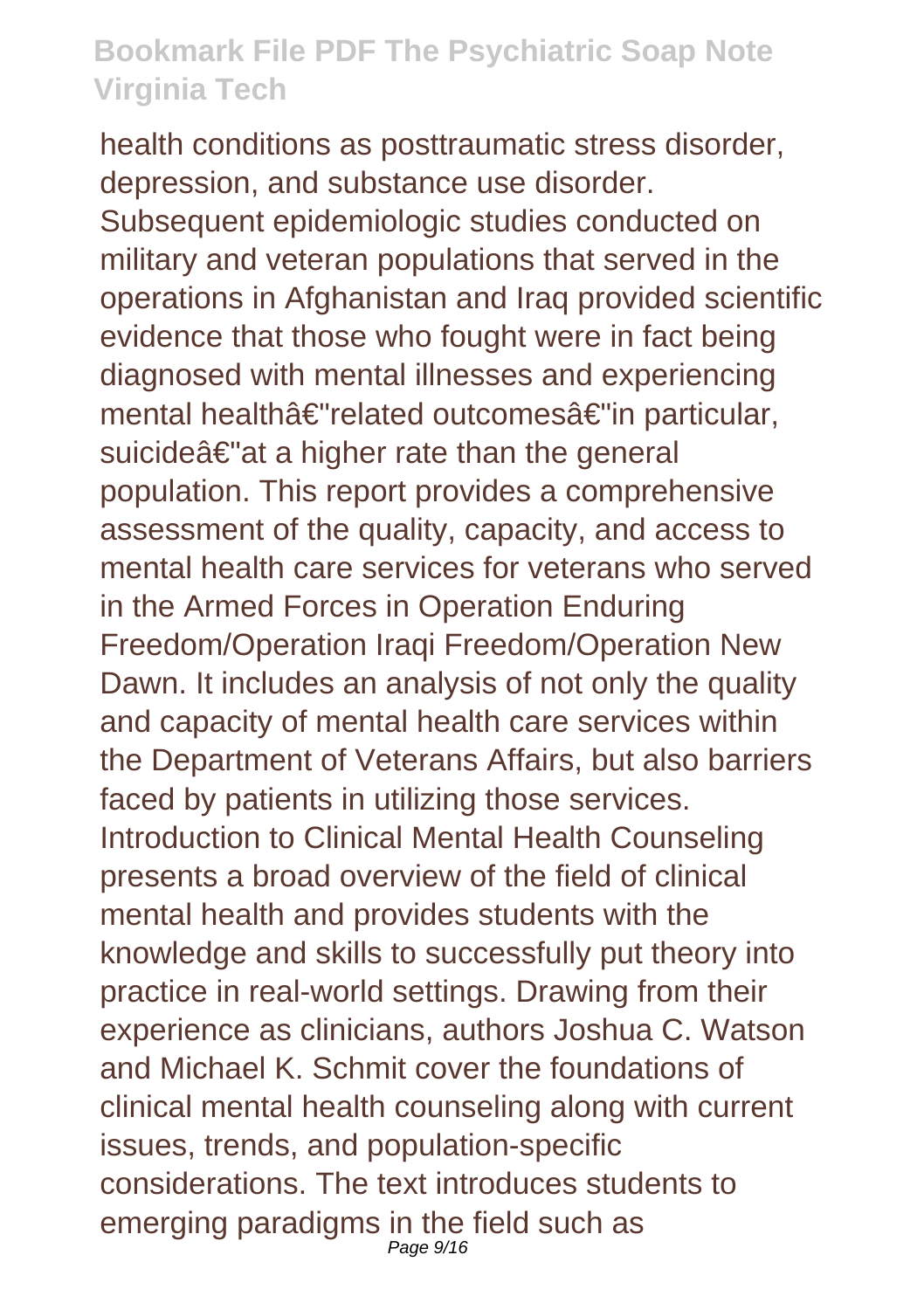mindfulness, behavioral medicine, neuroscience, recovery-oriented care, provider care, personcentered treatment planning, and holistic wellness, while emphasizing the importance of selecting evidence-based practices appropriate for specific clients, issues, and settings. Aligned with 2016 CACREP Standards and offering practical activities and case examples, the text will prepare future counselors for the realities of clinical practice. Completely revised and updated, the fourth edition of Practicum and Internship carries on the tradition of the previous editions as a popular and highly useful textbook and resource guide. It continues to be a comprehensive resource for students and their supervisors throughout the counseling and psychotherapy process, providing thorough coverage of both the theoretical and practical aspects of the practicum and internship process. This text guides students through the important preprofessional training experiences, from the selection of an appropriate practicum site to the final evaluation of the internship. Organizing the content into four sections for clarity and ease of use, the authors discuss all the relevant information regarding the practicum experience, preparation for the internship, the internship experience and evaluation, and important ethical and legal considerations. New in this edition are a listing and description of the various counseling theories and techniques; a Page 10/16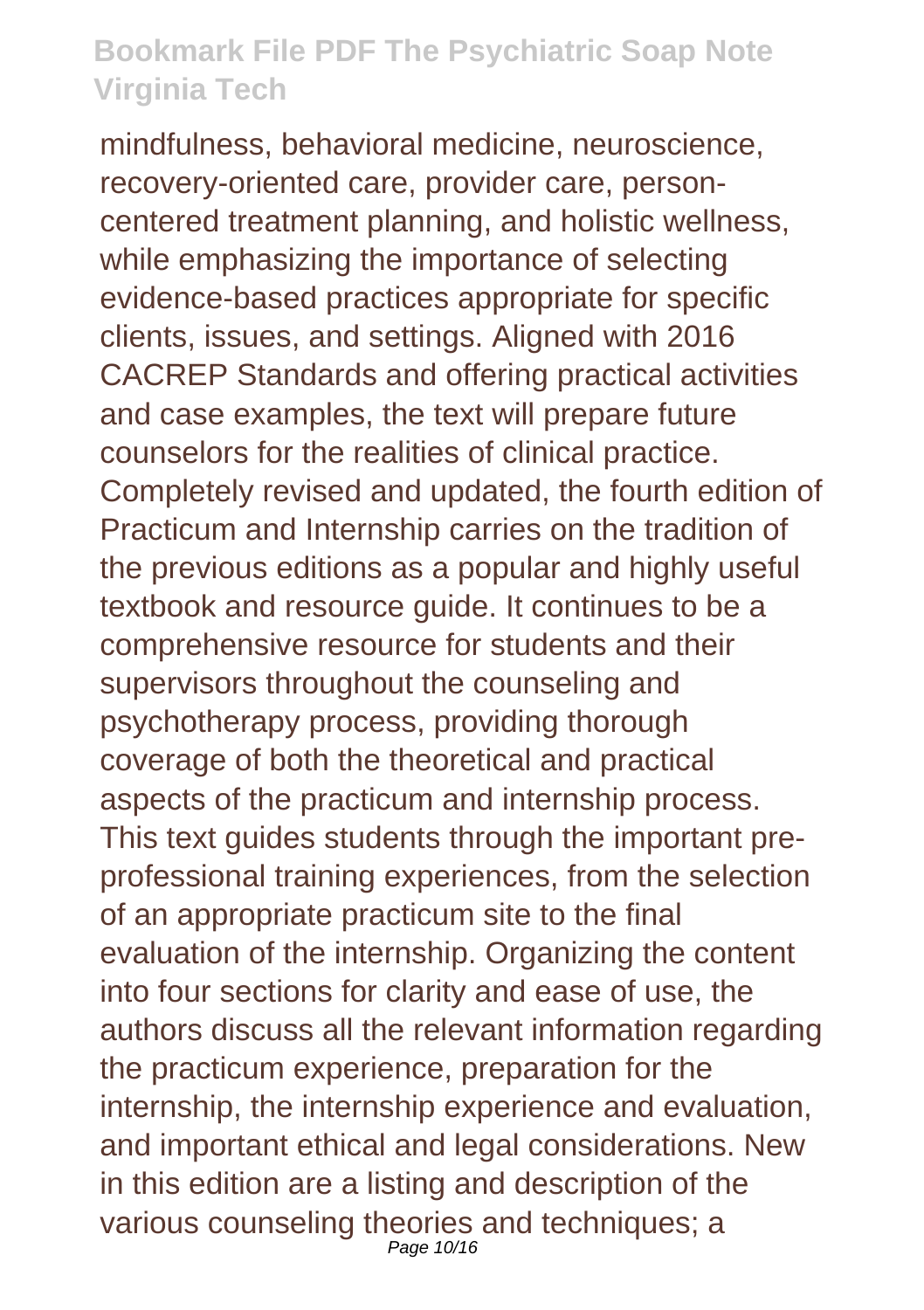section on crisis intervention and response; detailed guidelines for school mental health consultation; and forms for evaluating performance, cognitive, and consulting skills Forms are provided at the end of the book for the student's use in site selection, assessment, client treatment, and performance feedback and evaluation. These forms are also included in electronic format on an accompanying CD to allow students to modify and reuse them. This authoritative and comprehensive title is designed to enhance best clinical practices for all healthcare providers who care for military service personnel and veterans. The book is organized into four sections. The first section covers foundational information on the culture and context of health care for members of the US military and veteran population. The second section focuses on systems of care for mental health needs of military and veteran populations. The third section characterizes best practices as well as ethical issues in clinical care for mental health needs of members of the military and veterans. Guidance in relation to a wide range of clinical topics is provided, such as mood disorders, post-traumatic stress disorder, combat and operational stress, military sexual assault, psychosis, and sleep disorders. The last section is intended to assist readers in reinforcing their learning through a set of clinical cases with accompanying questions for deeper consideration. An invaluable resource for all clinicians, allied health personnel, and administrators concerned with the mental health needs of service members and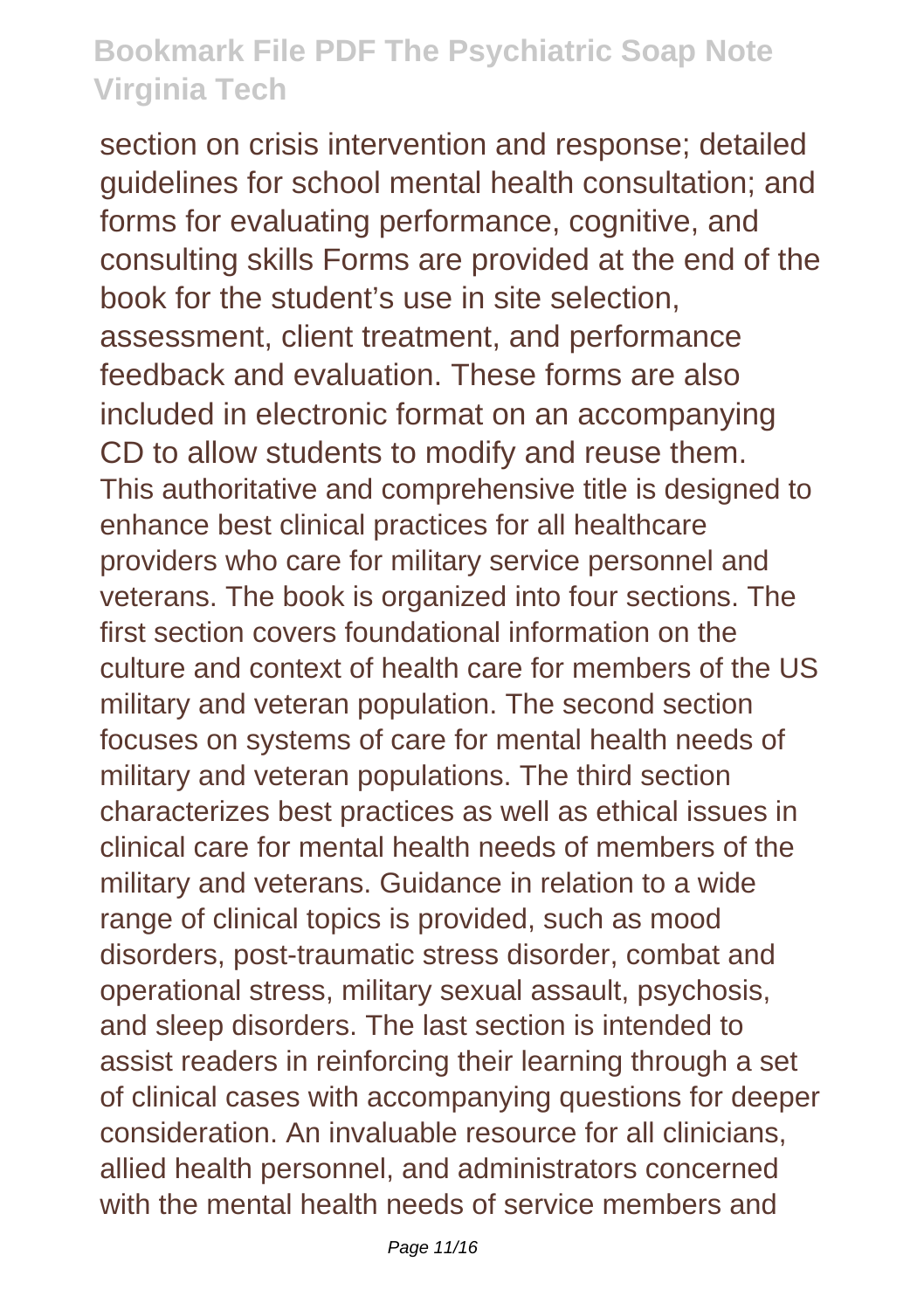veterans, Military and Veteran Mental Health: A Comprehensive Guide is a gold-standard addition to the literature on military healthcare.

Integrating critical and feminist psychology, psychiatry, and psychoanalysis, this text offers a distinct perspective of posttraumatic stress disorder (PTSD) as a clinical and social phenomenon. The book draws upon interviews carried out in field settings to examine the true individual and social costs of being diagnosed with PTSD. The author examines how social contexts and social movements shape diagnostic thinking about mental trauma and how the PTSD diagnosis emerged as a symptom of a crisis in psychiatry over demands to recognize the social and political origins of mental suffering. Chapters explore case examples from a range of settings, such as military and veterans' affairs clinics, war zones and refugee camps, psychosomatic medicine, the criminal justice system, and more. Providing a new way of thinking about PTSD and an alternative to both critics and defenders of the diagnosis, this text will be useful for scholars and practitioners in psychiatry, psychology, psychoanalysis, public health policy as well as, sociology, social work, gender studies, and the law. AS MEMBER OF THE UNITED STATES ELITE GUARD DURING THE IRANIAN CRISIS OF 1979 ON LABOR DAY 1980 I BROKE INTO MANIC-PSYCHOSIS. MY JOURNEY TOWARDS STABILITY DURING THIS ODYSSEY IS CAPTURED IN THIS ACCOUNT. The American Psychiatric Association Practice Guidelines for the Psychiatric Evaluation of Adults, Third EditionAmerican Psychiatric Pub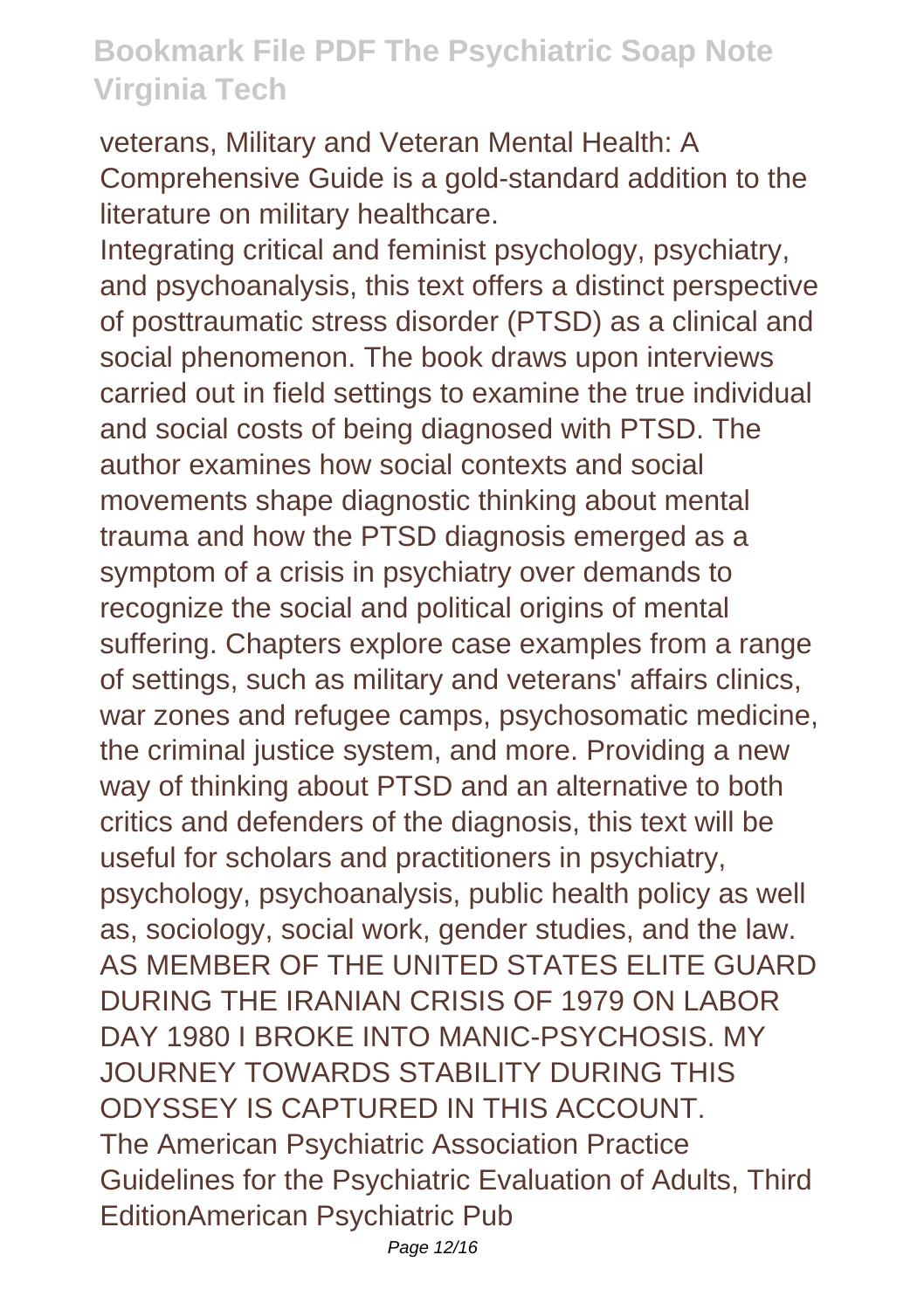This introductory textbook, written specifically for graduate students in clinical mental health counseling programs, is distinguished by a unique integrated system-of-care approach, reflecting current trends in mental health treatment. Designed to address the 2016 CACREP standards, the book delivers an in-depth examination of the professional knowledge, skills, and current issues in professional counseling that are essential to clinical practice. The textbook emphasizes the elements of practice, while providing students with ample case studies that enable them to integrate theoretical concepts with real-world examples. By distilling a wealth of knowledge from experts in the field, the textbook looks at the history and contemporary issues of mental health counseling through the lens of a bioecological approach. Engaging chapters focus on issues critical to mental health counseling, including strength-based approaches, varied clinical practice settings, professional issues, self-care, and more. Additionally, the text presents dilemmas and pitfalls intrinsic to mental health practice. Learning objectives, case illustrations, and abundant resources in each chapter reinforce the practical, real-world information upon which students can build throughout their education. A robust Instructor's Manual and key PowerPoint slides also are provided. Purchase includes access to the ebook for use on most mobile devices or computers. Key Features: Offers unique, integrated system-of-care and community-based approaches integral to current trends Provides emphases on strength-based and ecological perspectives of CMHC practice Includes real-life examples and insights that facilitate the integration of theory and practice Describes dilemmas and pitfalls intrinsic to a variety of mental health practice topics Includes tips from the field and real-world case illustrations to enhance clinical application Includes learning objectives in each chapter<br>
<sub>Page 13/16</sub>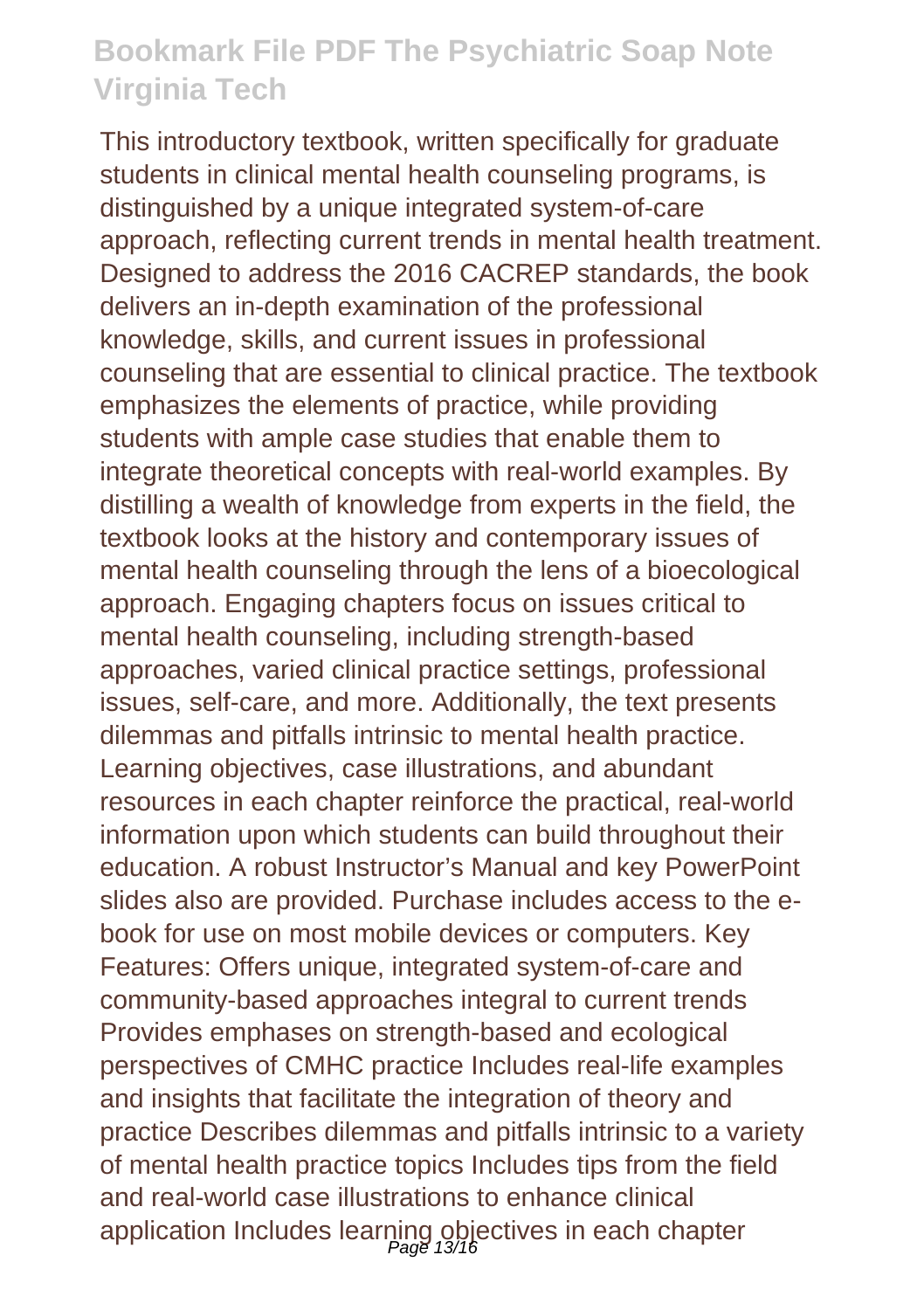#### Reflects 2016 and 2009 CACREP standards that are highlighted in each chapter

Since the publication of the Institute of Medicine (IOM) report Clinical Practice Guidelines We Can Trust in 2011, there has been an increasing emphasis on assuring that clinical practice guidelines are trustworthy, developed in a transparent fashion, and based on a systematic review of the available research evidence. To align with the IOM recommendations and to meet the new requirements for inclusion of a guideline in the National Guidelines Clearinghouse of the Agency for Healthcare Research and Quality (AHRQ), American Psychiatric Association (APA) has adopted a new process for practice guideline development. Under this new process APA's practice guidelines also seek to provide better clinical utility and usability. Rather than a broad overview of treatment for a disorder, new practice guidelines focus on a set of discrete clinical questions of relevance to an overarching subject area. A systematic review of evidence is conducted to address these clinical questions and involves a detailed assessment of individual studies. The quality of the overall body of evidence is also rated and is summarized in the practice guideline. With the new process, recommendations are determined by weighing potential benefits and harms of an intervention in a specific clinical context. Clear, concise, and actionable recommendation statements help clinicians to incorporate recommendations into clinical practice, with the goal of improving quality of care. The new practice guideline format is also designed to be more user friendly by dividing information into modules on specific clinical questions. Each module has a consistent organization, which will assist users in finding clinically useful and relevant information quickly and easily. This new edition of the practice guidelines on psychiatric evaluation for adults is the first set of the APA's guidelines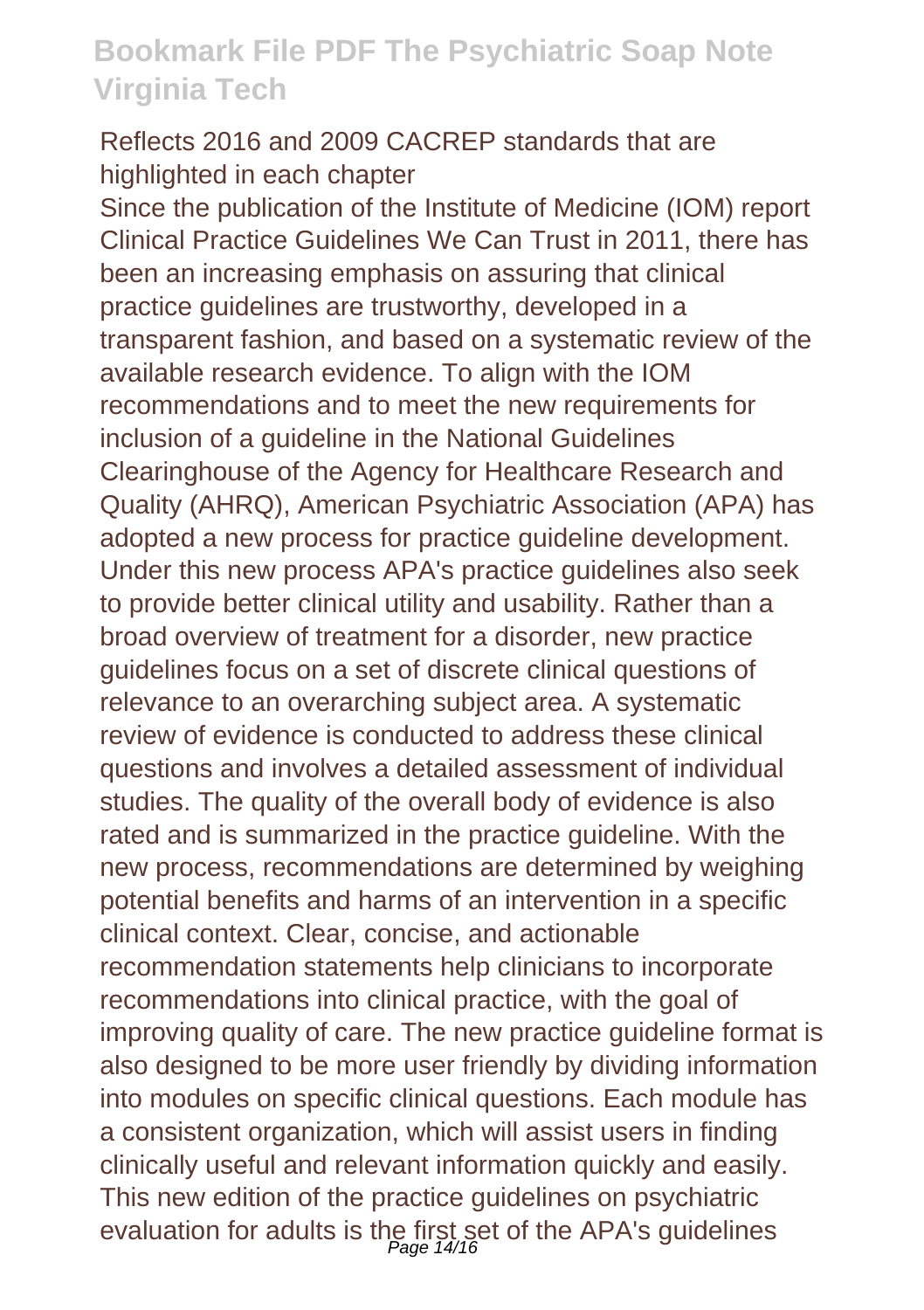developed under the new guideline development process. These guidelines address the following nine topics, in the context of an initial psychiatric evaluation: review of psychiatric symptoms, trauma history, and treatment history; substance use assessment; assessment of suicide risk; assessment for risk of aggressive behaviors; assessment of cultural factors; assessment of medical health; quantitative assessment; involvement of the patient in treatment decision making; and documentation of the psychiatric evaluation. Each guideline recommends or suggests topics to include during an initial psychiatric evaluation. Findings from an expert opinion survey have also been taken into consideration in making recommendations or suggestions. In addition to reviewing the available evidence on psychiatry evaluation, each guideline also provides guidance to clinicians on implementing these recommendations to enhance patient care.

With decreases in lengths of hospital stay and increases in alternatives to inpatient treatments, the field of hospital psychiatry has changed dramatically over the past 20 years. As the first comprehensive guide to be published in more than a decade, the Textbook of Hospital Psychiatry is a compilation of the latest trends, issues, and developments in the field. The textbook, written by 70 national experts and clinical specialists, covers a wide range of clinical and administrative topics that are central to today's practice of hospital psychiatry. This is the only textbook on the market today that provides information for psychiatric hospital clinicians and administrators in a single all-inclusive volume. It covers information not generally available in other textbooks and medical journals, touching on a variety of cutting-edge issues, such as safety improvement, use of seclusion and restraint, suicide prevention, and culturally competent psychiatric care. The book's 35 chapters are divided into four